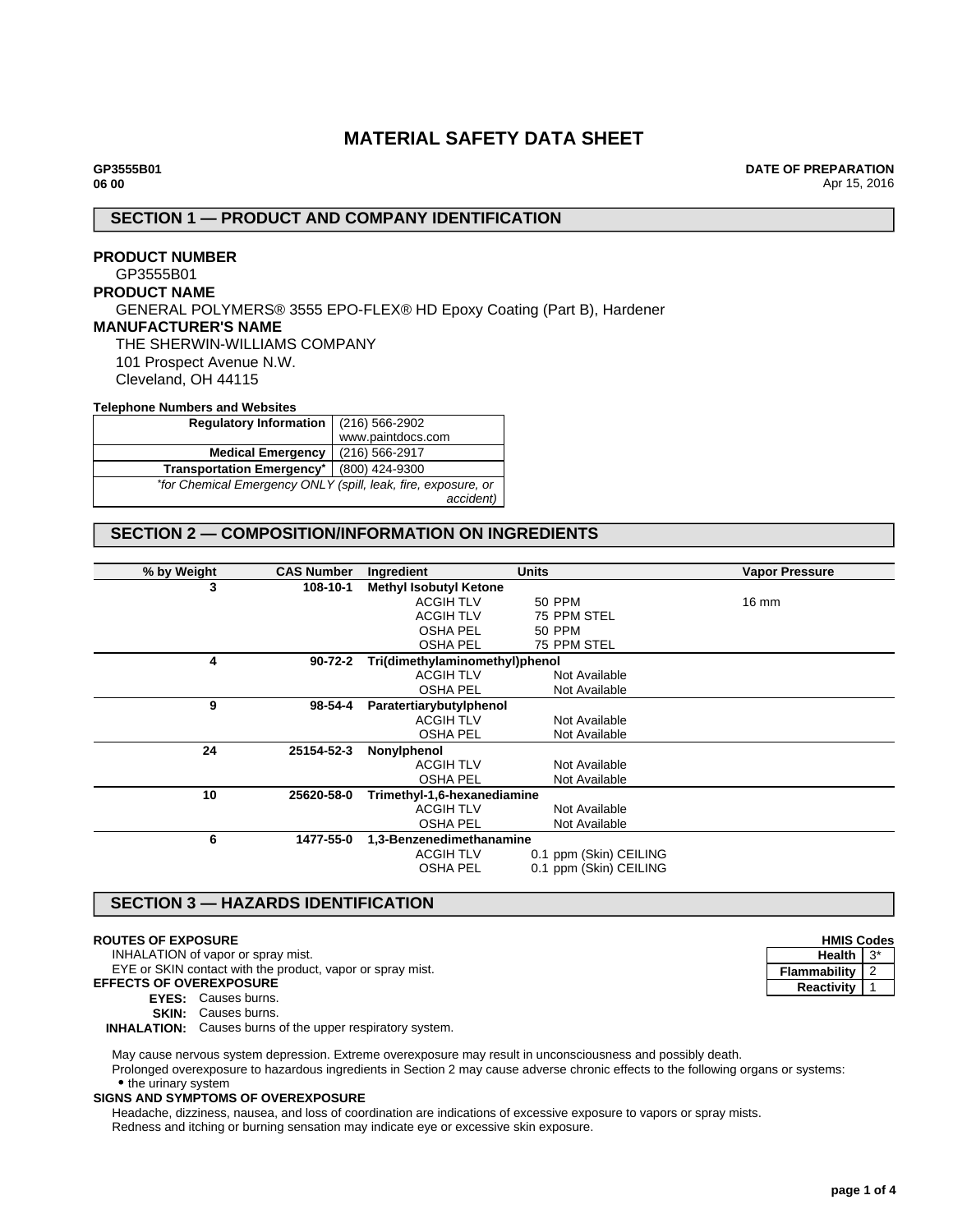#### **MEDICAL CONDITIONS AGGRAVATED BY EXPOSURE**

May cause allergic skin reaction in susceptible persons or skin sensitization.

#### **CANCER INFORMATION**

For complete discussion of toxicology data refer to Section 11.

### **SECTION 4 — FIRST AID MEASURES**

- **EYES:** Flush eyes with large amounts of water for 15 minutes. Get medical attention **IMMEDIATELY**.
- **SKIN:** Wash affected area thoroughly with soap and water.
	- If irritation persists or occurs later, get medical attention.
	- Remove contaminated clothing and launder before re-use.
- **INHALATION:** If affected, remove from exposure. Restore breathing. Keep warm and quiet.

**UEL** 7.5

**INGESTION:** Do not induce vomiting. Get medical attention immediately.

### **SECTION 5 — FIRE FIGHTING MEASURES**

#### **FLASH POINT** 182 °F PMCC

#### **LEL** 1.4

#### **FLAMMABILITY CLASSIFICATION**

Combustible, Flash above 99 and below 200 °F

#### **EXTINGUISHING MEDIA**

Carbon Dioxide, Dry Chemical, Foam

#### **UNUSUAL FIRE AND EXPLOSION HAZARDS**

Closed containers may explode when exposed to extreme heat.

Application to hot surfaces requires special precautions.

During emergency conditions overexposure to decomposition products may cause a health hazard. Symptoms may not be immediately apparent. Obtain medical attention.

### **SPECIAL FIRE FIGHTING PROCEDURES**

Full protective equipment including self-contained breathing apparatus should be used.

Water spray may be ineffective. If water is used, fog nozzles are preferable. Water may be used to cool closed containers to prevent pressure build-up and possible autoignition or explosion when exposed to extreme heat.

# **SECTION 6 — ACCIDENTAL RELEASE MEASURES**

#### **STEPS TO BE TAKEN IN CASE MATERIAL IS RELEASED OR SPILLED**

Remove all sources of ignition. Ventilate the area.

Remove with inert absorbent.

# **SECTION 7 — HANDLING AND STORAGE**

#### **STORAGE CATEGORY**

## DOL Storage Class IIIA

### **PRECAUTIONS TO BE TAKEN IN HANDLING AND STORAGE**

Contents are COMBUSTIBLE. Keep away from heat and open flame.

Consult NFPA Code. Use approved Bonding and Grounding procedures.

Keep container closed when not in use. Transfer only to approved containers with complete and appropriate labeling. Do not take internally. Keep out of the reach of children.

# **SECTION 8 — EXPOSURE CONTROLS/PERSONAL PROTECTION**

### **PRECAUTIONS TO BE TAKEN IN USE**

Use only with adequate ventilation.

Do not get in eyes, or on skin or clothing. Do not breathe vapor or spray mist.

Wash hands after using.

This coating may contain materials classified as nuisance particulates (listed "as Dust" in Section 2) which may be present at hazardous levels only during sanding or abrading of the dried film. If no specific dusts are listed in Section 2, the applicable limits for nuisance dusts are ACGIH TLV 10 mg/m3 (total dust), 3 mg/m3 (respirable fraction), OSHA PEL 15 mg/m3 (total dust), 5 mg/m3 (respirable fraction).

#### **VENTILATION**

Local exhaust preferable. General exhaust acceptable if the exposure to materials in Section 2 is maintained below applicable exposure limits. Refer to OSHA Standards 1910.94, 1910.107, 1910.108.

#### **RESPIRATORY PROTECTION**

If personal exposure cannot be controlled below applicable limits by ventilation, wear a properly fitted organic vapor/particulate respirator approved by NIOSH/MSHA for protection against materials in Section 2.

When sanding or abrading the dried film, wear a dust/mist respirator approved by NIOSH/MSHA for dust which may be generated from this product, underlying paint, or the abrasive.

#### **PROTECTIVE GLOVES**

To prevent skin contact, wear gloves which are recommended by glove supplier for protection against materials in Section 2.

### **EYE PROTECTION**

To prevent eye contact, wear safety spectacles with unperforated sideshields.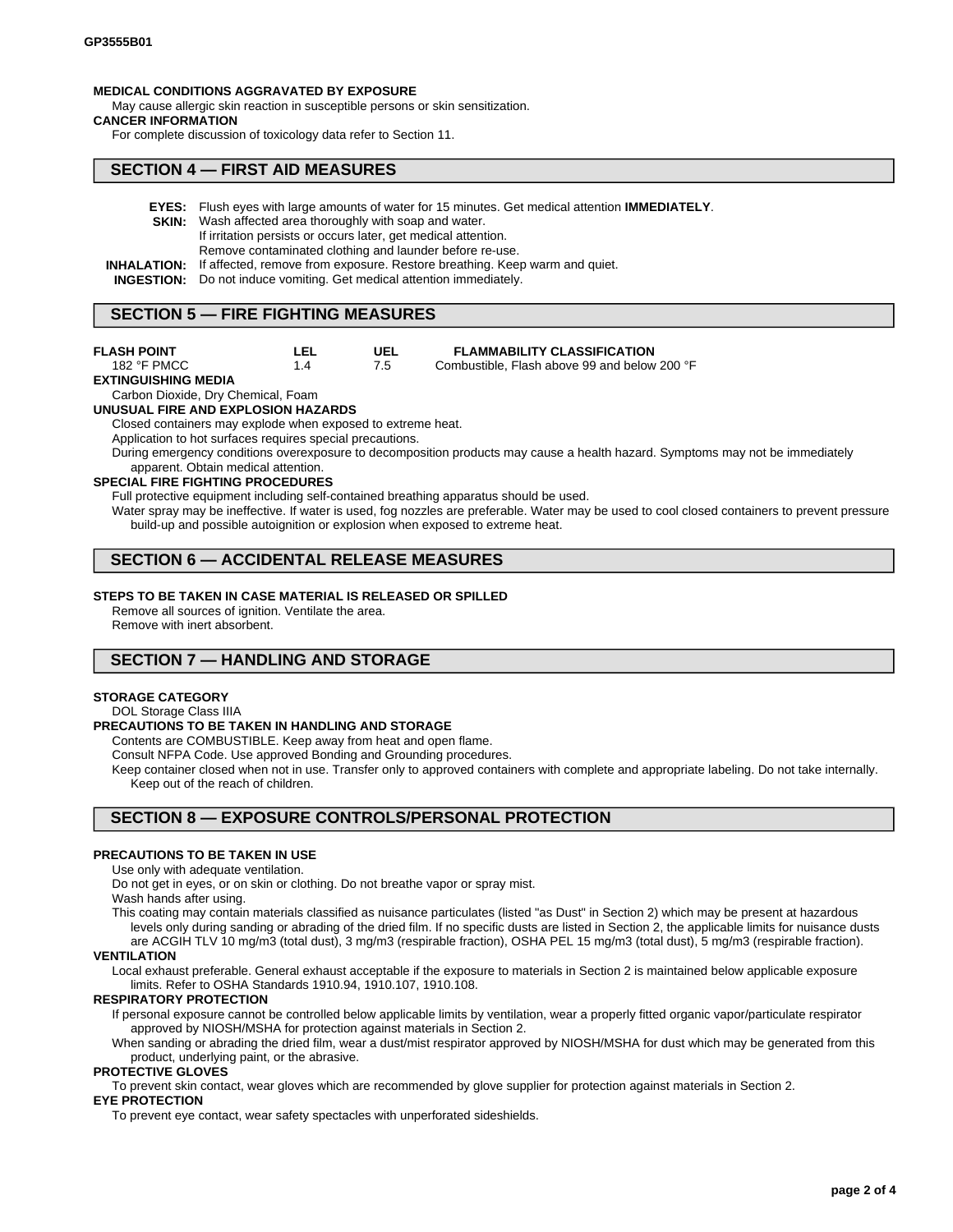### **OTHER PROTECTIVE EQUIPMENT**

Use barrier cream on exposed skin.

# **OTHER PRECAUTIONS**

This product must be mixed with other components before use. Before opening the packages, READ AND FOLLOW WARNING LABELS ON ALL COMPONENTS.

Intentional misuse by deliberately concentrating and inhaling the contents can be harmful or fatal.

# **SECTION 9 — PHYSICAL AND CHEMICAL PROPERTIES**

| <b>PRODUCT WEIGHT</b> 8.12 lb/gal                                 |       | $973$ g/l                                                   |
|-------------------------------------------------------------------|-------|-------------------------------------------------------------|
| <b>SPECIFIC GRAVITY 0.98</b>                                      |       |                                                             |
| <b>BOILING POINT</b> $237 - 242$ °F                               |       | 113 - 116 °C                                                |
| <b>MELTING POINT</b> Not Available                                |       |                                                             |
| <b>VOLATILE VOLUME</b> 3%                                         |       |                                                             |
| <b>EVAPORATION RATE</b> Slower than                               |       |                                                             |
|                                                                   | ether |                                                             |
| <b>VAPOR DENSITY</b> Heavier than air                             |       |                                                             |
| <b>SOLUBILITY IN WATER</b> Not Available                          |       |                                                             |
| <b>VOLATILE ORGANIC COMPOUNDS (VOC Theoretical - As Packaged)</b> |       |                                                             |
|                                                                   |       | 0.23 lb/gal 27 g/l Less Water and Federally Exempt Solvents |
| 0.23 lb/gal 27 g/l Emitted VOC                                    |       |                                                             |

# **SECTION 10 — STABILITY AND REACTIVITY**

**STABILITY — Stable CONDITIONS TO AVOID** None known. **INCOMPATIBILITY** None known. **HAZARDOUS DECOMPOSITION PRODUCTS** By fire: Carbon Dioxide, Carbon Monoxide **HAZARDOUS POLYMERIZATION**

Will not occur

# **SECTION 11 — TOXICOLOGICAL INFORMATION**

### **CHRONIC HEALTH HAZARDS**

No ingredient in this product is an IARC, NTP or OSHA listed carcinogen.

Reports have associated repeated and prolonged overexposure to solvents with permanent brain and nervous system damage.

# **TOXICOLOGY DATA**

| <b>CAS No.</b> | <b>Ingredient Name</b>         |     |               |  |
|----------------|--------------------------------|-----|---------------|--|
| 108-10-1       | <b>Methyl Isobutyl Ketone</b>  |     |               |  |
|                | LC50 RAT                       | 4HR | Not Available |  |
|                | LD50 RAT                       |     | 2080 mg/kg    |  |
| $90 - 72 - 2$  | Tri(dimethylaminomethyl)phenol |     |               |  |
|                | LC50 RAT                       | 4HR | Not Available |  |
|                | LD50 RAT                       |     | 1653 mg/kg    |  |
| $98 - 54 - 4$  | Paratertiarybutylphenol        |     |               |  |
|                | LC50 RAT                       | 4HR | Not Available |  |
|                | LD50 RAT                       |     | 1200 mg/kg    |  |
| 25154-52-3     | Nonylphenol                    |     |               |  |
|                | LC50 RAT                       | 4HR | Not Available |  |
|                | LD50 RAT                       |     | Not Available |  |
| 25620-58-0     | Trimethyl-1,6-hexanediamine    |     |               |  |
|                | LC50 RAT                       | 4HR | Not Available |  |
|                | LD50 RAT                       |     | Not Available |  |
| 1477-55-0      | 1,3-Benzenedimethanamine       |     |               |  |
|                | LC50 RAT                       | 4HR | Not Available |  |
|                | LD50 RAT                       |     | Not Available |  |
|                |                                |     |               |  |

# **SECTION 12 — ECOLOGICAL INFORMATION**

#### **ECOTOXICOLOGICAL INFORMATION**

No data available.

**page 3 of 4**